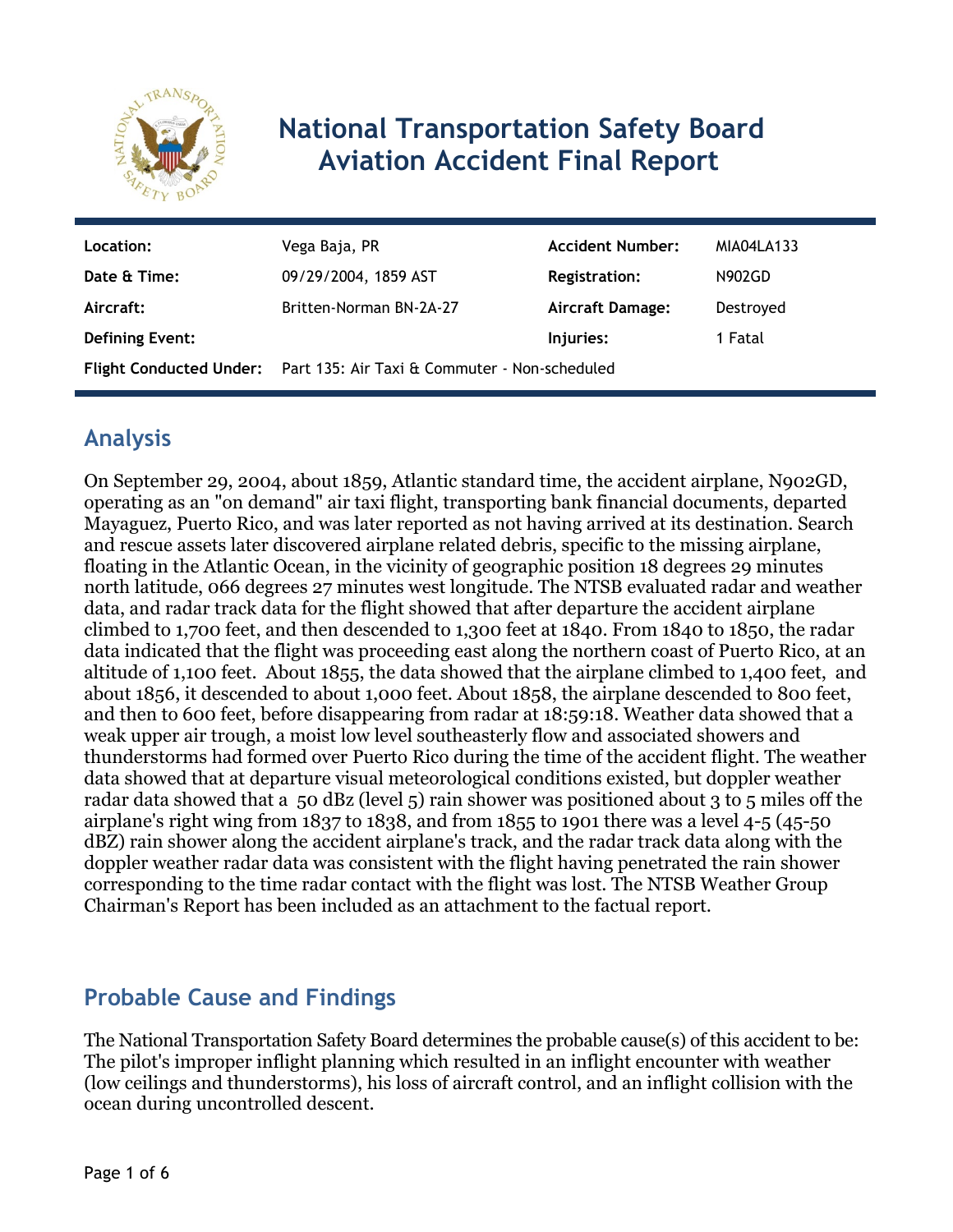#### **Findings**

Occurrence #1: IN FLIGHT ENCOUNTER WITH WEATHER Phase of Operation: CRUISE - NORMAL

Findings

1. (F) WEATHER CONDITION - LOW CEILING

2. (F) WEATHER CONDITION - THUNDERSTORM

3. (C) IN-FLIGHT PLANNING/DECISION - IMPROPER - PILOT IN COMMAND

4. (C) VFR FLIGHT INTO IMC - INADVERTENT - PILOT IN COMMAND

----------

Occurrence #2: LOSS OF CONTROL - IN FLIGHT Phase of Operation: CRUISE

Findings 5. AIRCRAFT CONTROL - NOT MAINTAINED - PILOT IN COMMAND ----------

Occurrence #3: IN FLIGHT COLLISION WITH TERRAIN/WATER Phase of Operation: DESCENT - UNCONTROLLED

Findings 6. TERRAIN CONDITION - WATER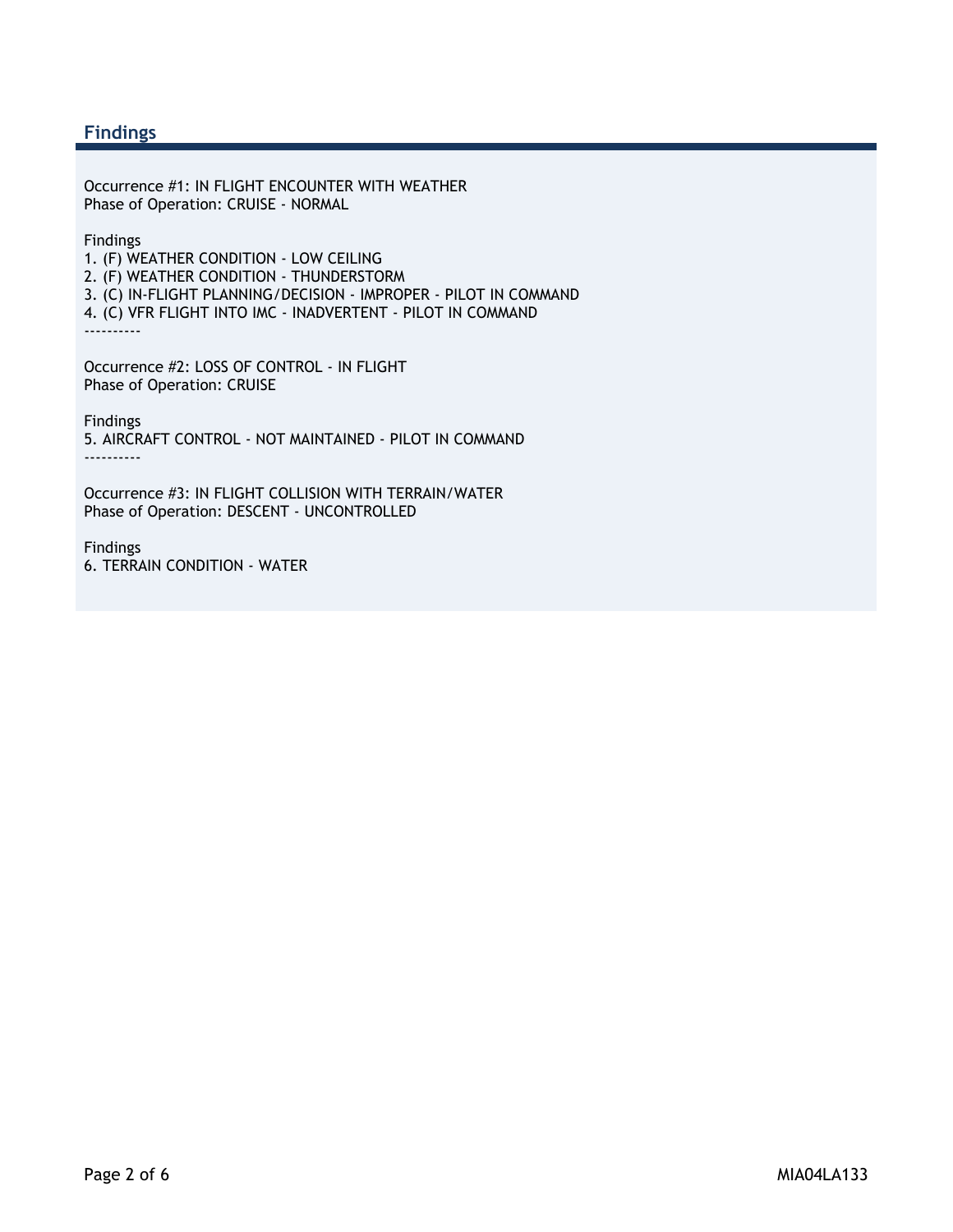### **Factual Information**

On September 29, 2004, about 1859 Atlantic standard time, a Britten-Norman BN-2A-27 airplane, N902GD, registered to and operated by Air Charter Inc., as Air Flamenco, an ondemand Title 14 CFR Part 135 air taxi flight, crashed into the Atlantic ocean. Visual meteorological conditions prevailed in the area when the flight departed, and no flight plan was filed. The commercial-rated pilot received fatal injuries, and the airplane was destroyed. The flight originated in Mayaguez, Puerto Rico, the same day, about 1830.

The president/owner of Air Flamenco said that the pilot made a Unicom radio communications call announcing his departure from Mayaguez, en route to Isla Grande Airport, San Juan, Puerto Rico. He further stated that the airplane had been transporting bank financial documents, and after the flight did not arrive at its destination, he filed an overdue report.

Upon receiving notification on September 29, 2004, about 2036, search and rescue assets initiated a search for the missing airplane. After several searches, airplane related debris, specific to the missing airplane, was discovered floating in the vicinity of geographic position 18 degrees 29 minutes north latitude, 066 degrees 27 minutes west longitude. In addition, light airplane wreckage and cargo associated with the accident flight was found to have washed ashore at Manatee, Puerto Rico.

Examination of radar track data for the flight showed that after departure the accident airplane climbed to 1,700 feet, and then descended to 1,300 feet at 1840. From 1840 to 1850, the radar data indicated that N902GD was flying east along the northern coast of Puerto Rico at a constant altitude of 1,100 feet. About 1855, the data showed that the airplane climbed to 1,400 feet, and about 1856, it descended to about 1,000 feet. About 1858, the airplane descended to 800 feet, and then to 600 feet before disappearing from radar at 18:59:18.

Weather data showed that a weak upper air trough, a moist low-level southeasterly flow, and associated showers and thunderstorms, had formed over Puerto Rico during the afternoon and evening of September 29, 2004. Synoptic and surface data, satellite imagery, and weather radar indicated that there had been no significant weather in the Mayaguez area at the time of departure, and that visual meteorological conditions had existed at the time of departure.

Infrared satellite data showed the presence of broken to overcast cloud layers off the right side of N902GD's northward radar track over interior portions of northwestern Puerto Rico. In addition, the presence of a southeasterly flow and cloud-top temperatures were consistent with there being an overcast cloud layer after departure, along the airplane's track. Doppler weather radar data for the nominal time of 1838 indicated a 50 dBz (level 5) rain shower about 3 to 5 miles off the accident airplane's right wing from 1837 to 1838, and the data indicated there was very light to light reflectivity along the flight path. Doppler weather radar data for the time period 1855 to 1901 showed a level 4-5 (45-50 dBZ) rain shower along the airplane's track, consistent with the flight having penetrated the rain shower, at which time all radar contact with the flight was lost. A NTSB Weather Group Chairman Factual Report has been provided as an attachment to this report.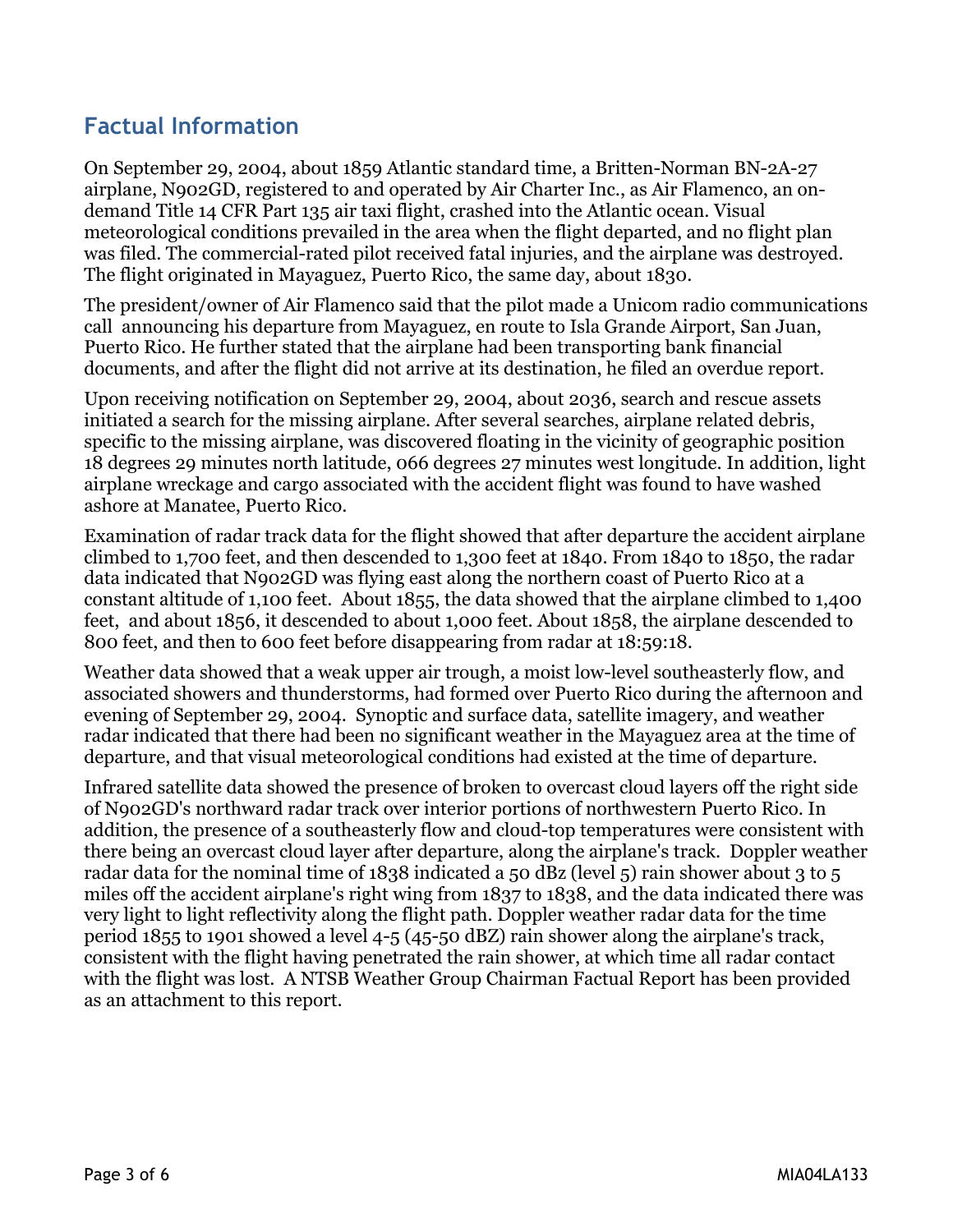#### **Pilot Information**

| Certificate:                     | Flight Instructor; Commercial                                         | Age:                              | 28. Male   |
|----------------------------------|-----------------------------------------------------------------------|-----------------------------------|------------|
| Airplane Rating(s):              | Multi-engine Land; Single-engine<br>Land                              | Seat Occupied:                    | Left       |
| <b>Other Aircraft Rating(s):</b> | None                                                                  | <b>Restraint Used:</b>            | Seatbelt   |
| Instrument Rating(s):            | Airplane                                                              | <b>Second Pilot Present:</b>      | No         |
| Instructor Rating(s):            | Airplane Multi-engine; Airplane<br>Single-engine; Instrument Airplane | <b>Toxicology Performed:</b>      | No         |
| <b>Medical Certification:</b>    | Class 2 Valid Medical--no<br>waivers/lim.                             | <b>Last Medical Exam:</b>         | 09/13/2004 |
| <b>Occupational Pilot:</b>       |                                                                       | Last Flight Review or Equivalent: |            |
| <b>Flight Time:</b>              |                                                                       |                                   |            |

## **Aircraft and Owner/Operator Information**

| Aircraft Manufacturer:            | Britten-Norman           | <b>Registration:</b>                  | <b>N902GD</b>            |
|-----------------------------------|--------------------------|---------------------------------------|--------------------------|
| Model/Series:                     | <b>BN-2A-27</b>          | <b>Aircraft Category:</b>             | Airplane                 |
| <b>Year of Manufacture:</b>       |                          | <b>Amateur Built:</b>                 | <b>No</b>                |
| Airworthiness Certificate:        | Normal                   | Serial Number:                        | 905                      |
| Landing Gear Type:                | Tricycle                 | Seats:                                | 10                       |
| Date/Type of Last Inspection:     |                          | <b>Certified Max Gross Wt.:</b>       | 6360 lbs                 |
| Time Since Last Inspection:       |                          | Engines:                              | 2 Reciprocating          |
| Airframe Total Time:              |                          | <b>Engine Manufacturer:</b>           | Lycoming                 |
| ELT:                              | Installed, not activated | <b>Engine Model/Series:</b>           | O-540-E4C5               |
| <b>Registered Owner:</b>          | Air Charter Inc.         | <b>Rated Power:</b>                   | 260 hp                   |
| Operator:                         | Air Charter Inc.         | Air Carrier Operating<br>Certificate: | On-demand Air Taxi (135) |
| <b>Operator Does Business As:</b> | Air Flamenco             | <b>Operator Designator Code:</b>      | <b>UOIA</b>              |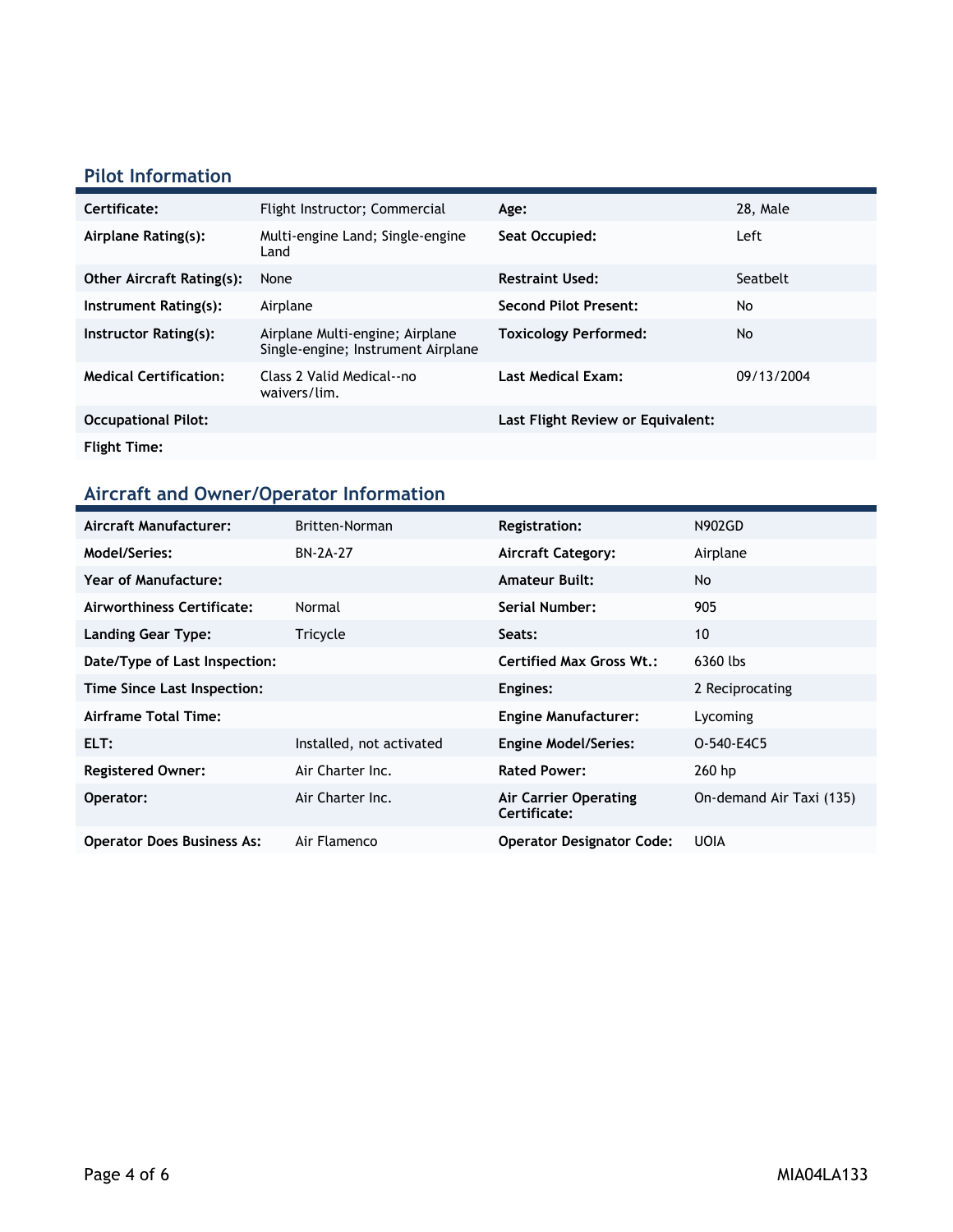### **Meteorological Information and Flight Plan**

| <b>Conditions at Accident Site:</b>     | Instrument Conditions   | <b>Condition of Light:</b>    | <b>Dusk</b>                      |
|-----------------------------------------|-------------------------|-------------------------------|----------------------------------|
| <b>Observation Facility, Elevation:</b> | TJSJ, 9 ft msl          | <b>Observation Time:</b>      | 1856 AST                         |
| Distance from Accident Site:            | 23 Nautical Miles       | Direction from Accident Site: | 97°                              |
| Lowest Cloud Condition:                 | Scattered / 4200 ft agl | Temperature/Dew Point:        | $28^{\circ}$ C / 23 $^{\circ}$ C |
| Lowest Ceiling:                         | None                    | Visibility                    |                                  |
| Wind Speed/Gusts, Direction:            | 5 knots, 90°            | Visibility (RVR):             |                                  |
| <b>Altimeter Setting:</b>               | 29.88 inches Hg         | Visibility (RVV):             |                                  |
| <b>Precipitation and Obscuration:</b>   |                         |                               |                                  |
| <b>Departure Point:</b>                 | Mayaguez, PR (TJMZ)     | Type of Flight Plan Filed:    | None                             |
| Destination:                            | San Juan, PR (TJAJ)     | <b>Type of Clearance:</b>     | None                             |
| <b>Departure Time:</b>                  | 1845 EST                | Type of Airspace:             | <b>Unknown</b>                   |

### **Wreckage and Impact Information**

| Crew Injuries:          | 1 Fatal | <b>Aircraft Damage:</b>    | Destroved             |
|-------------------------|---------|----------------------------|-----------------------|
| Passenger Injuries:     | N/A     | <b>Aircraft Fire:</b>      | None                  |
| <b>Ground Injuries:</b> | N/A     | <b>Aircraft Explosion:</b> | None                  |
| Total Injuries:         | 1 Fatal | Latitude, Longitude:       | 18.493333, -66.441667 |

#### **Administrative Information**

| Investigator In Charge (IIC):            | John W Lovell                                                                                                                                                                                                                                                                                                                                      | <b>Adopted Date:</b> | 03/30/2005 |
|------------------------------------------|----------------------------------------------------------------------------------------------------------------------------------------------------------------------------------------------------------------------------------------------------------------------------------------------------------------------------------------------------|----------------------|------------|
| <b>Additional Participating Persons:</b> | Marcos A Rivera; FAA Caribbean FSDO; San Juan, PR                                                                                                                                                                                                                                                                                                  |                      |            |
| <b>Publish Date:</b>                     |                                                                                                                                                                                                                                                                                                                                                    |                      |            |
| <b>Investigation Docket:</b>             | NTSB accident and incident dockets serve as permanent archival information for the NTSB's<br>investigations. Dockets released prior to June 1, 2009 are publicly available from the NTSB's<br>Record Management Division at pubing@ntsb.gov, or at 800-877-6799. Dockets released after<br>this date are available at http://dms.ntsb.gov/pubdms/. |                      |            |